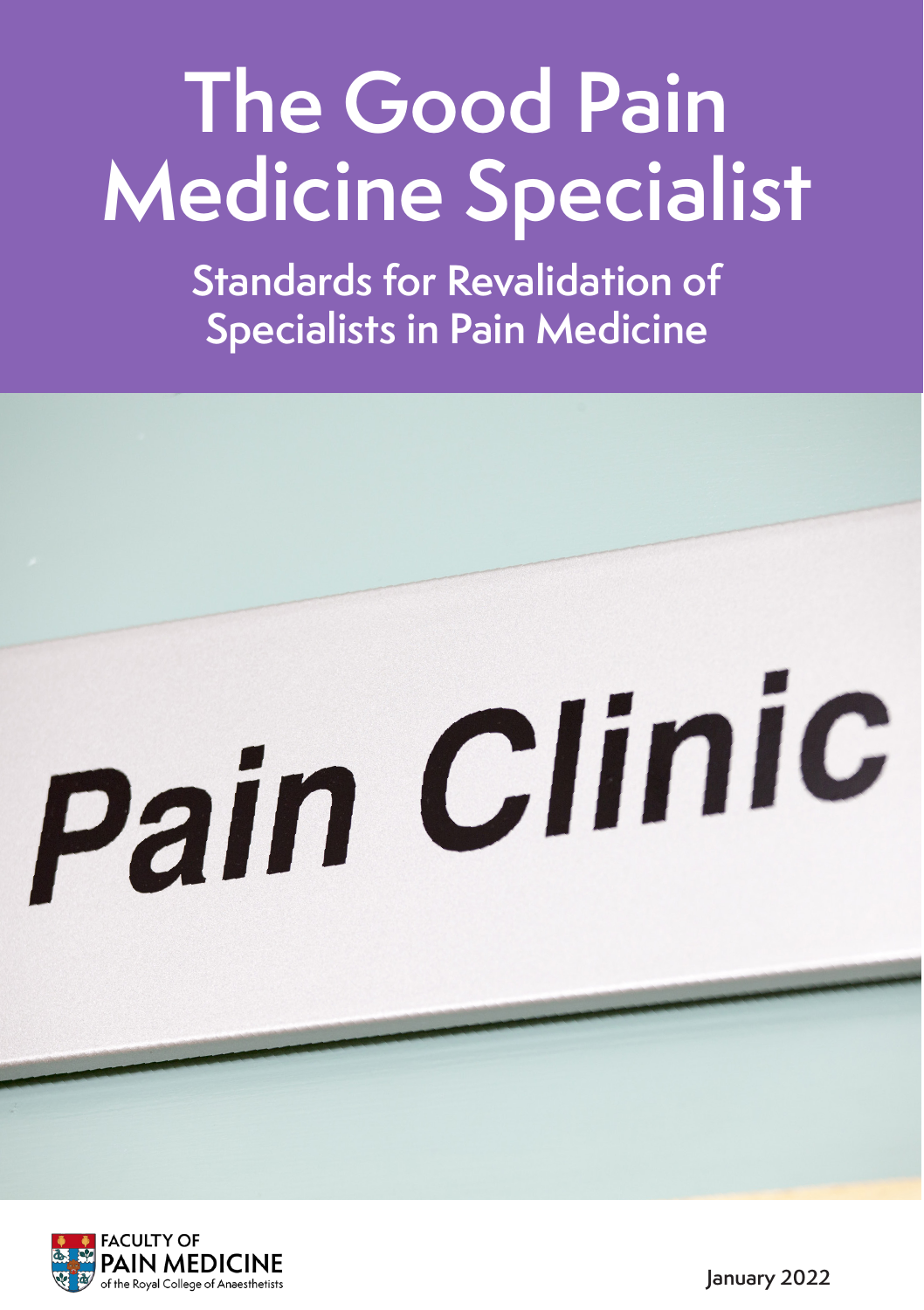# **Table of Contents**

| <b>Introduction</b>                                                                   | $\overline{2}$ |
|---------------------------------------------------------------------------------------|----------------|
| Domain 1: Knowledge, Skills and Performance                                           | 3              |
| Attribute 1: Develop and maintain your professional performance                       | 3              |
| Attribute 2: Apply knowledge and experience to practice                               | $\overline{4}$ |
| Attribute 3: Record your work clearly, accurately and legibly                         | 6              |
| <b>Domain 2: Safety and Quality</b>                                                   | 7              |
| Attribute 4: Contribute to and comply with systems to protect patients standards      | 7              |
| Attribute 5: Responds to risks to safety                                              | 8              |
| Attribute 6: Protect patients and colleagues from any risk posed by your health       | 9              |
| Domain 3: Communications, Partnership and Teamwork                                    | 10             |
| Attribute 7: Communicate effectively                                                  | 10             |
| Attribute 8: Work collaboratively with colleagues to maintain or improve patient care | 11             |
| Attribute 9: Teaching, training, supporting and assessing                             | 13             |
| Attribute 10: Continuity and co-ordination of care                                    | 14             |
| Attribute 11: Establish and maintain partnerships with patients                       | 14             |
| <b>Domain 4: Maintaining Trust</b>                                                    | 16             |
| Attribute 12: Show respect for patients                                               | 16             |
| Attribute 13: Treat patients and colleagues fairly and without discrimination         | 17             |
| Attribute 14: Act with honesty and integrity                                          | 19             |
| Attribute 15: Openness and legal or disciplinary proceedings                          | 20             |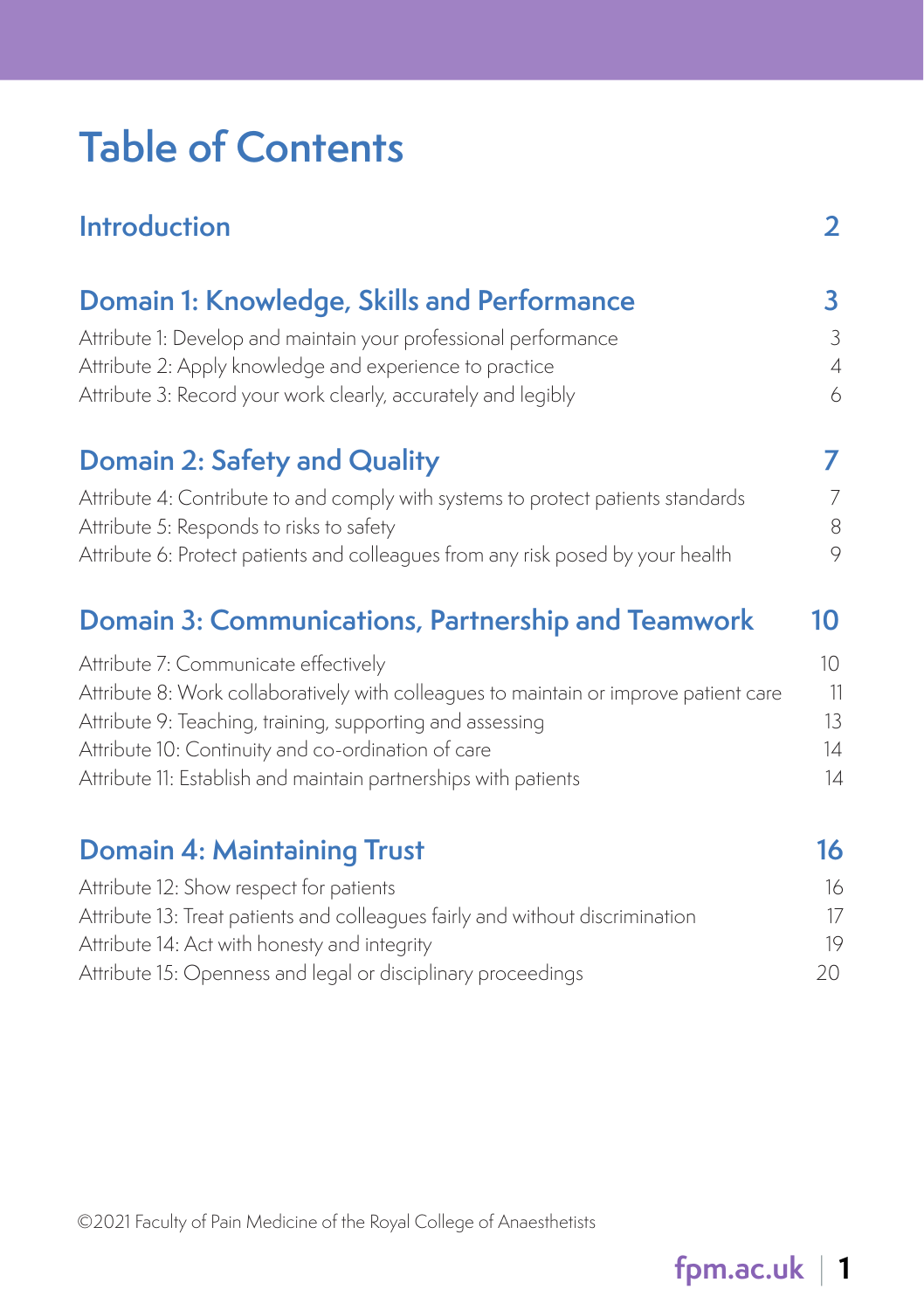# <span id="page-2-0"></span>**Introduction**

Pain Medicine describes the work of specialist medical practitioners who undertake the comprehensive management of patients with acute, chronic and cancer pain using physical, pharmacological, interventional and psychological techniques in a multidisciplinary setting.

The practice of Pain Medicine differs from that of anaesthesia in many significant ways. It is recognised that many doctors practice both anaesthesia and Pain Medicine and that they will need to maintain their skills in both disciplines. The description of standards for pain practitioners in this document is not intended to be exhaustive and it is complimentary to the description of standards for anaesthetists (The Good Anaesthetist, published by the Royal College of Anaesthetists).

These standards set out the knowledge, skills and attitudes expected of a career grade doctor working in Pain Medicine. These standards are not intended to improve existing practice; they are achievable standards that set the benchmark for acceptable practice. The doctor practising to a minimal acceptable standard will be expected to meet the standards within this document that are listed as essential. Practitioners who repeatedly fail to meet these minimum standards without good and sufficient reason are likely to have difficulty with the GMC process of revalidation.

Medical professionalism is founded on the possession of knowledge, skills, ethical values and standards, with a commitment to put the interests of patients first. Revalidation and recertification enable doctors to demonstrate their professionalism; the process allows individuals to document how they maintain and improve their performance in the pursuit of excellence. Achieving the additional standards of practice listed as desirable in this document will help Pain Medicine practitioners to achieve this goal.

This document should be read in conjunction with the General Medical Council (GMC) document Good Medical Practice (2013) and other GMC ethical guidance documents on continuing professional development, management, research, consent and confidentiality [www.](http://www.gmc-uk.org) [gmc-uk.org.](http://www.gmc-uk.org) Relevant documents published by the Royal College of Anaesthetists and Faculty of Pain Medicine documents should also be consulted for further information [www.rcoa.ac.uk.](www.rcoa.ac.uk)

Included in italics in the domains below are the GMC generic standards. Numbers following the GMC standards refer to paragraph numbers in the GMC publication Good Medical Practice (2013), except where preceded by L&M which refers to the GMC booklet Leadership and management for all doctors (2012); or Research which refers to the GMC publication Good practice in research and consent to research (2010).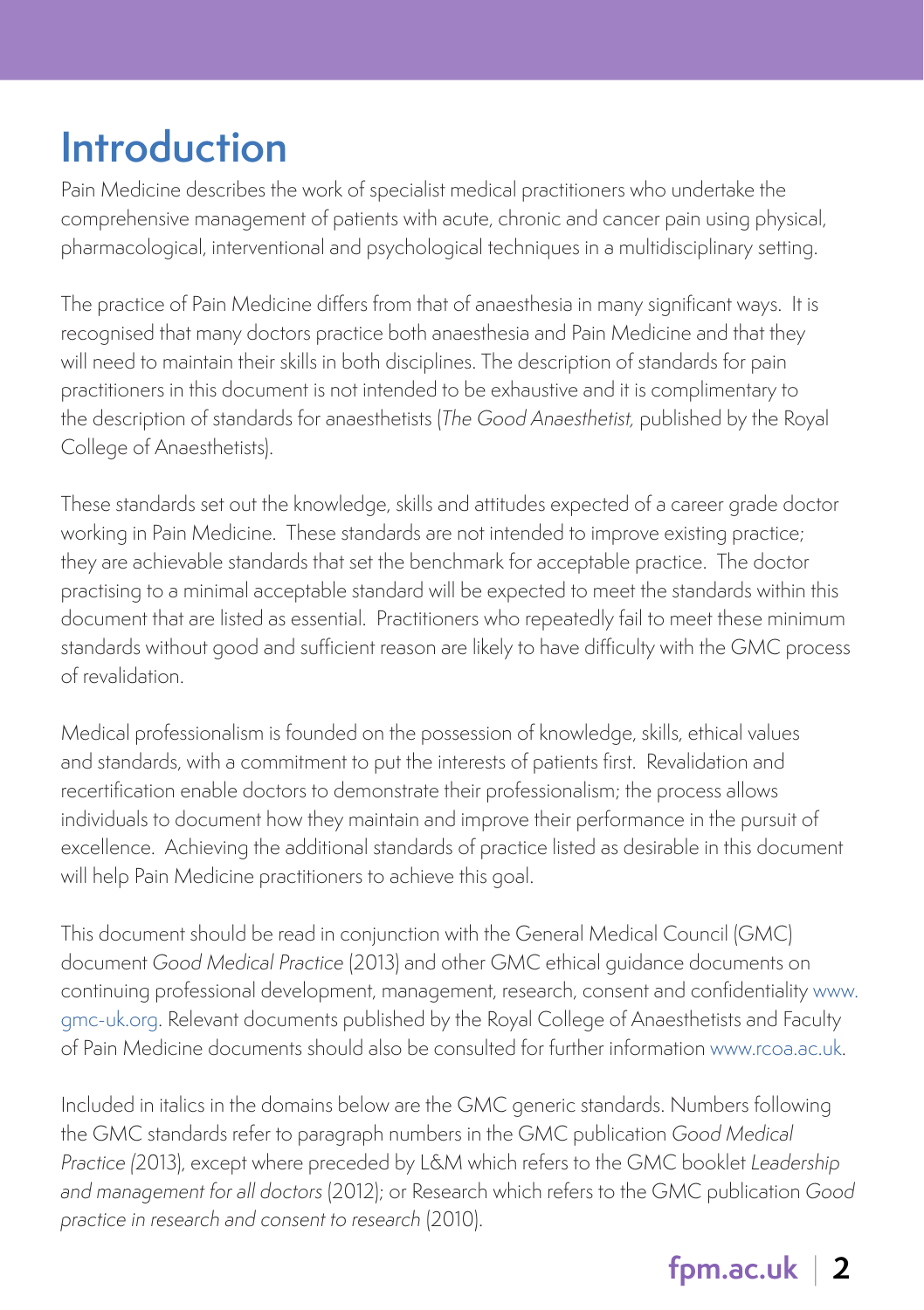# <span id="page-3-0"></span>**Domain 1: Knowledge, Skills and Performance**

# **Attribute 1: Develop and maintain your professional performance**

## **Standards**

#### **All doctors (GMC Generic Standards)**

- Maintain knowledge of the law and other regulation relevant to practice (12)
- Keep knowledge and skills up to date and maintain competence in all aspects of your work (including management, research and teaching) (7, 8)
- Regularly participate in activities that maintain and develop your competence and performance (9)
- Be familiar with quidelines and developments that affect your work (11)
- **Monitor and improve the quality of your work (13)**
- Participate in structured support opportunities (such as mentoring), offered by your employer or contracting body, when joining a new organisation or changing your role significantly (10)

#### **The good pain medicine specialist**

Essential

- Keeps up to date with and adheres to the laws and codes of practice relevant to his/her work, including controlled drug legislation.
- Regularly updates relevant knowledge and skills in relation to his/her clinical practice to comply with local and national continuing professional development (CPD) requirements.
- Maintains skills in comprehensive biopsychosocial assessment and evidence-based pain management interventions as appropriate by attending training courses or arranging specific, regular and protected times to work with experienced colleagues in or out with their own unit.
- Retains records of these CPD activities to support the revalidation process;
- Regularly participates in departmental or hospital audit meetings relevant to Pain Medicine Desirable
- **Requiarly updates his or her knowledge and skills in relation to wider clinical practice;**
- Reflects upon and evaluates personal practice at reqular intervals;
- Formulates and updates a personal development plan;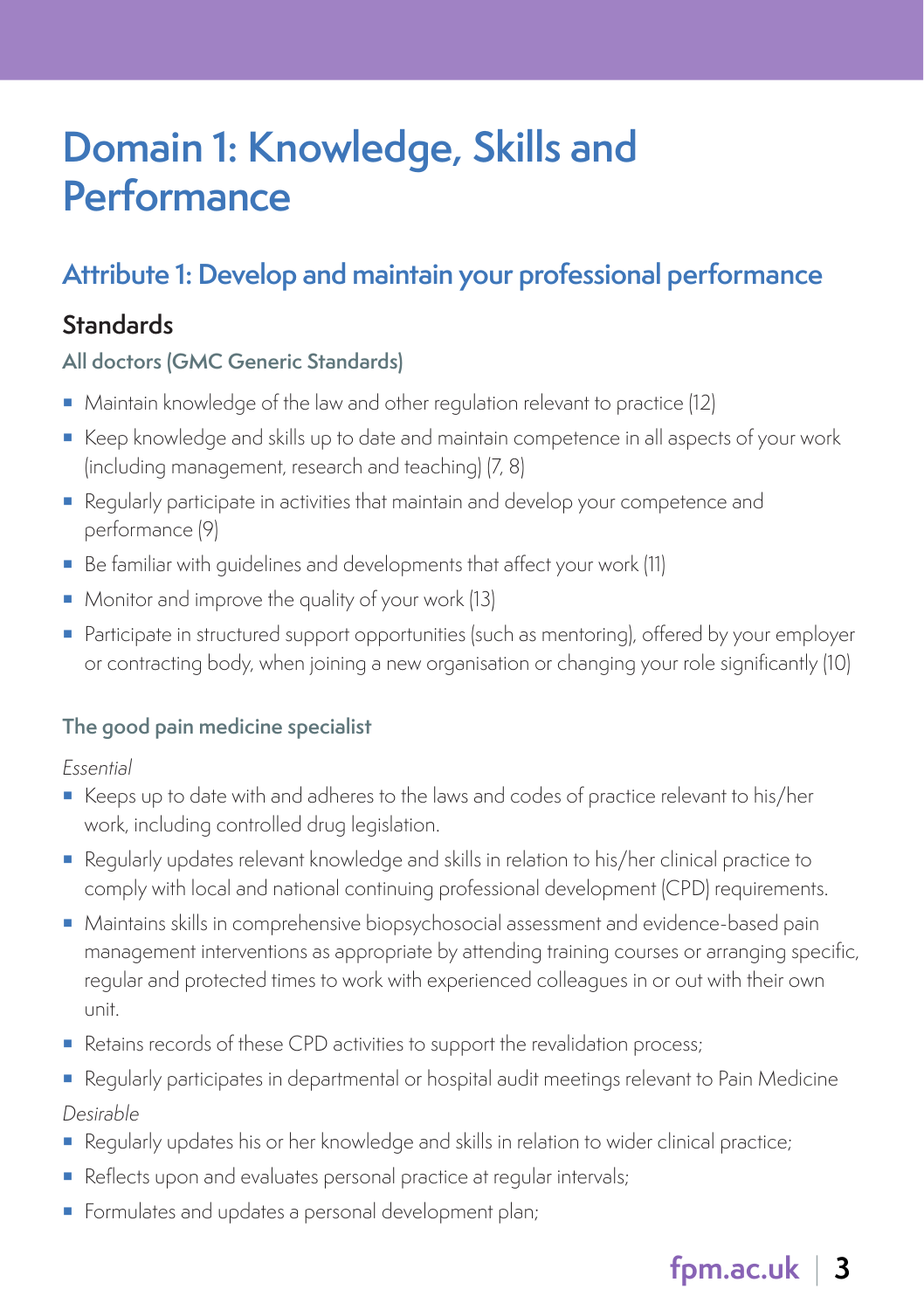- <span id="page-4-0"></span>Seeks opportunities to learn from colleagues locally and elsewhere;
- Helps to foster a culture of lifelong learning

- **Training or skills assessment**
- $\Gamma$  CPD
- Audit
- Validated tools for feedback about doctors' practice

# **Attribute 2: Apply knowledge and experience to practice**

# **Standards**

#### **All doctors (GMC generic standards)**

- Recognise and work within the limits of your competence (14)
- You must have the necessary knowledge of the English language to provide a good standard of practice and care in the UK (14.1)

#### **Doctors with management and research roles**

- **Must comply with the law, governance arrangements and codes of practice that apply to the** research you are undertaking (Research 6)
- Work effectively as a manager (L&M)

#### **Doctors with clinical roles**

- Adequately assess the patients conditions, taking account of their history (including the symptoms and psychological, spiritual, social and cultural factors), their views and values; where necessary examine the patient (15a)
- **Promptly provide or arrange advice, investigations or treatment where necessary (15b)**
- Consult colleagues where appropriate or refer the patient to another practitioner when this serves the patients needs (15c, 16d)
- **Prescribe drugs or treatment, including repeat prescriptions, only when you have adequate** knowledge of the patients health and are satisfied that they serve the patients needs (16a)
- Take steps to alleviate pain and distress whether or not a cure may be possible (16c)
- Respect the patients right to seek a second opinion (16e)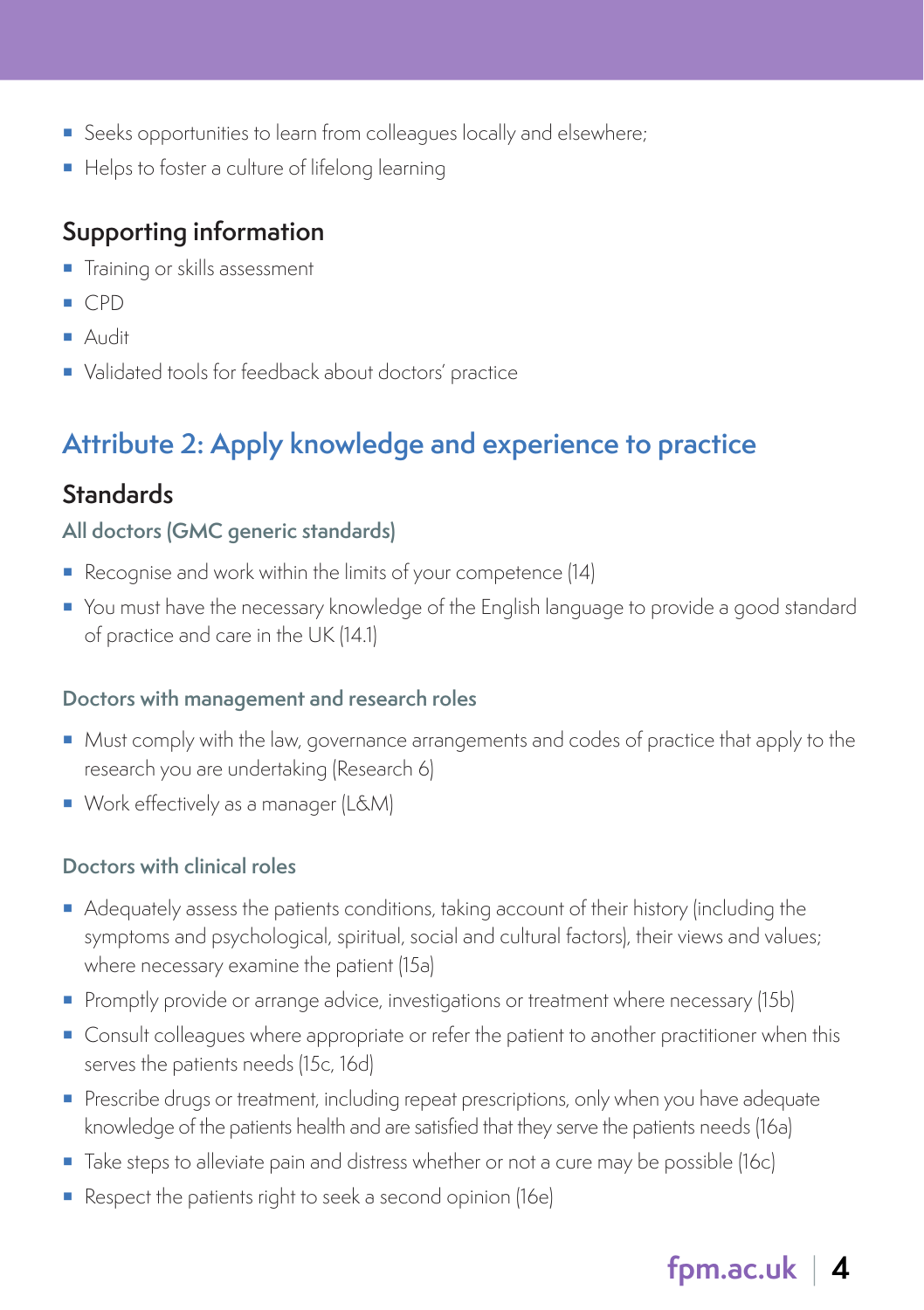- Check the care or treatment you provide for each patient is compatible with any other treatments the patient is receiving (including where possible over the counter medications) (16f)
- Wherever possible avoid providing medical care to yourself or anyone with whom you have a close personal relationship (16g)
- You must be satisfied you have consent or other valid authority before you carry out any examination, investigation, treatment or involve patients or volunteers in teaching or research (17)
- **The process of decision making and consent must follow the seven principles outlined by the** GMC
- You must make good use of the resources available to you (18)

#### **The good pain medicine specialist:**

Essential

- Recognises and works within the limits of his or her competence
- Seeks help from colleagues of an appropriate discipline when a problem arises outside his or her area of competence
- Assesses the patient, taking into account the medical, psychological, cultural, ethnic and social influences on the experience of pain; organises and follows up appropriate investigations; and devises an individual management plan if appropriate, in consultation with other team members
- Advises the prescription of strong opioids for chronic non cancer pain only after careful consideration and discussion
- Formulates a management plan based on the best available evidence, whilst, where appropriate, taking into account local, national or international guidelines and recommendations e.g. from the Faculty of Pain Medicine (FPM), The British Pain Society (BPS), The international Association for the Study of Pain (IASP), or other sources of evidence (e.g. Cochrane, Bandolier, NICE).
- Refers the patient to another pain doctor or other specialist for a further opinion if this is in the patient's best interests.

Desirable

- Attends relevant hospital and departmental meetings when able to do so, such as multidisciplinary team meetings and educational/professional development opportunities.
- Adopts a multi-professional approach to learning and teaching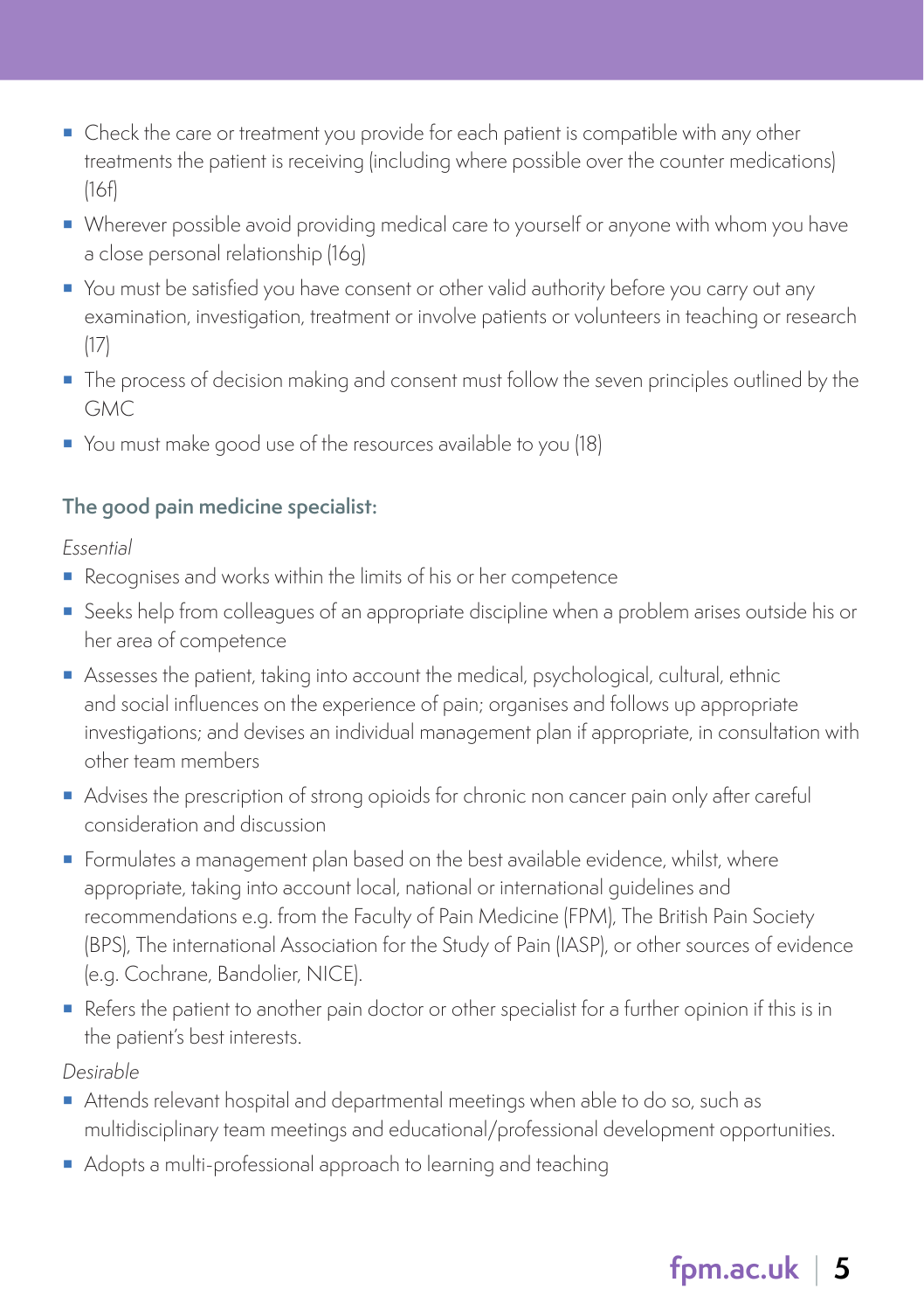- **Training or skills assessment**
- $\Box$  CPD
- Audit
- Validated tools for feedback about doctors' practice

# **Attribute 3: Record your work clearly, accurately and legibly**

#### **Standards**

#### **All doctors (GMC Generic Standards)**

- Keep clear, accurate and legible records (19)
- You should make records at the same time as the events you are recording or as soon as possible afterwards (19)
- You must keep records that contain personal information about patients, colleagues or others securely, and in line with data protection requirements (20)
- Clinical records should include relevant clinical findings, decisions made and agreed (and who is making and agreeing them), the information given to patients, any drugs prescribed or other investigation or treatment and who is making the record and when (21a,b,c,d,e)

#### **The good pain medicine specialist:**

#### Essential

Makes a clear, legible written or typed record of the consultation or treatment episode including details of the history, examination (when appropriate) and subsequent discussion, reporting the decisions made, any drugs prescribed, and any other investigation treatment or further referral

#### Desirable

- **Devises a clear, legible treatment plan that outlines the longer term management strategy** for the patient and allows other healthcare professionals to contribute to the overall management along with the patient's own role
- Ensures that the patient has appropriate written information about pain management plans

## **Supporting information**

**Anonymised records**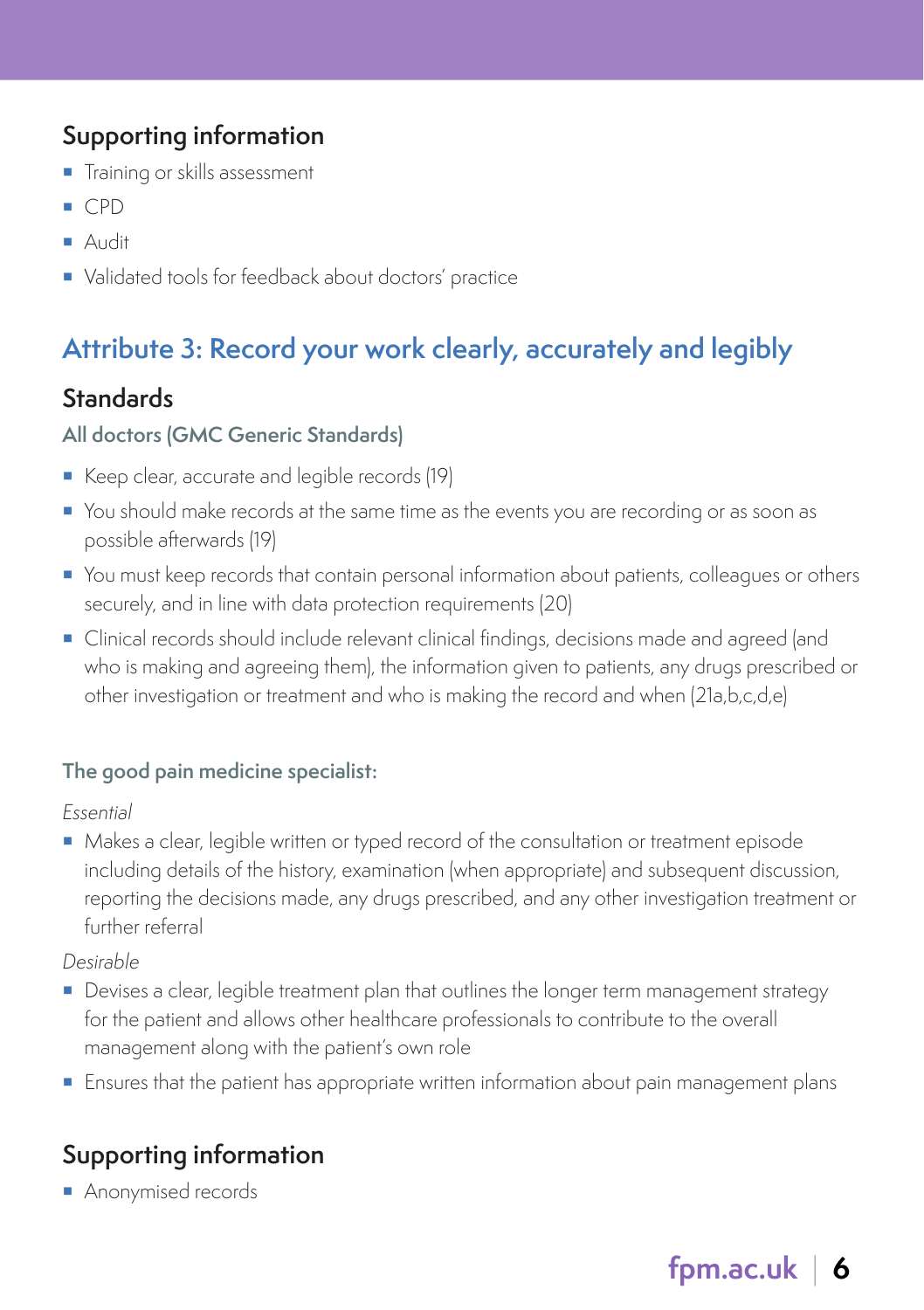# **Domain 2: Safety and Quality**

# **Attribute 4: Contribute to and comply with systems to protect patients standards**

#### **Standards**

#### **All doctors (GMC Generic Standards)**

- Take part in systems of quality assurance and quality improvement to promote patient safety (22)
- **Take part in regular reviews and audits of your work and that of your team, responding** constructively to the outcomes, taking steps to address any problems and carrying out further training where necessary (22a)
- Regularly reflecting on your standards of practice and the care you provide (22b)
- Reviewing patient feedback where it is available (22c)
- **Provide information to confidential enquiries, contribute to adverse event recognition and** report adverse incidents (including suspected adverse drug reactions) (23a,b,c,d)
- Respond to requests from organisations monitoring public health (23e)

#### **The good pain medicine specialist**

Essential

- Participates and engages in the annual appraisal process
- Responds constructively to the outcomes of appraisals, performance reviews or assessments
- Co-operates with internal and external reviews
- **Participates in relevant critical incident reporting**
- **Supports audit and research in Pain Medicine**
- **Ensures that the care of individual patients is not compromised in order to meet management** targets and informs managers of concerns in this regard.

# **Supporting information**

- **Information collected for folder**
- Validated tools for feedback about doctors' practice
- **CPD** reflective practice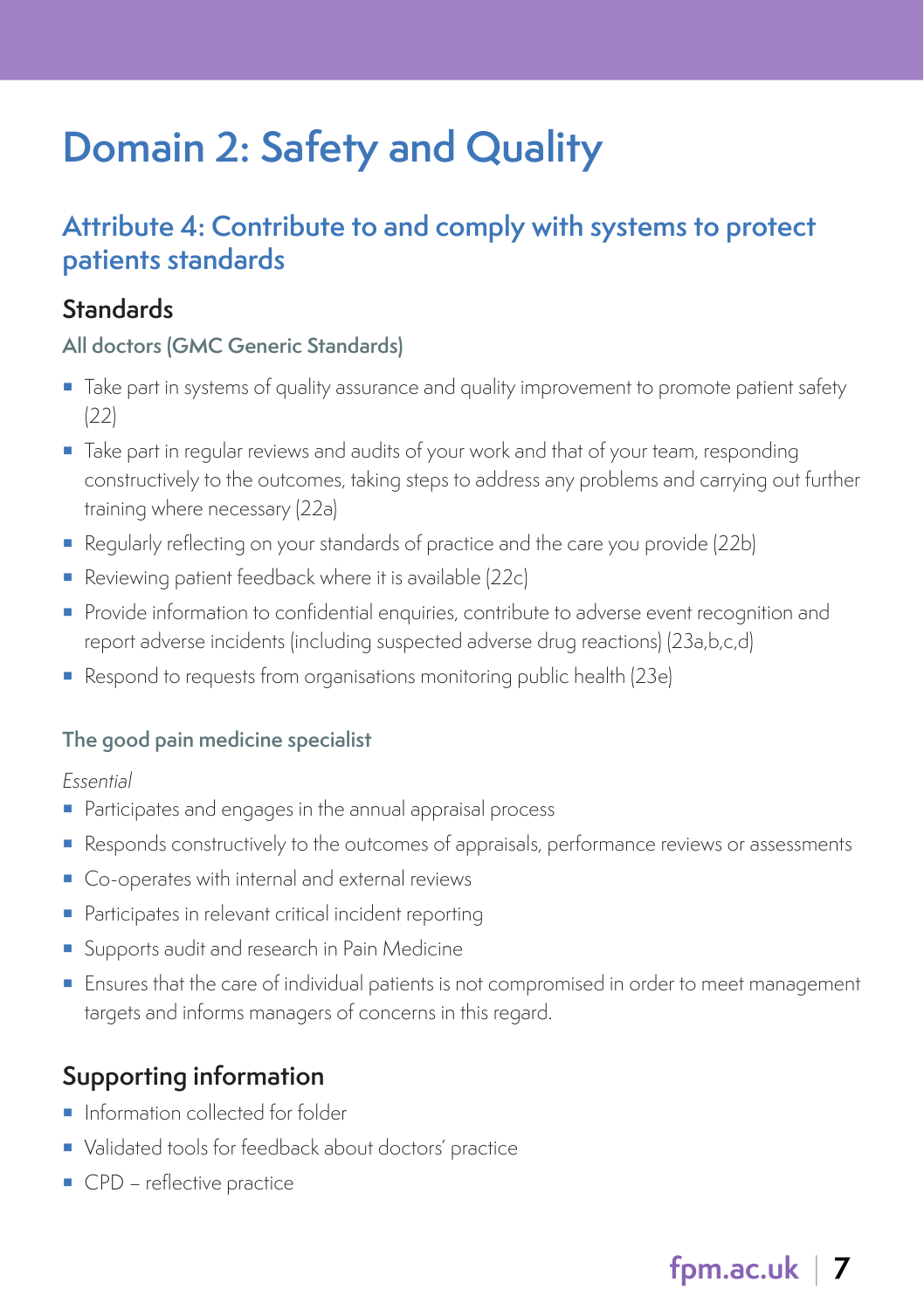# **Attribute 5: Responds to risks to safety**

# **Standards**

#### **All doctors (GMC Generic Standards)**

- Promote and encourage a culture that allows all staff to raise concerns openly and safely (24)
- Take prompt action if you think that patient safety, dignity or comfort is or may be seriously compromised (25)
- If a patient is not receiving basic care to meet their needs, you must immediately tell someone who is in a position to act straightaway (25a)
- **If patients are at risk because of inadequate premises, equipment or other resources, policies** or systems, you should put the matter right if that is possible (in line with GMC guidance and workplace policy), making a record of the steps you have taken (25b)
- If you have concerns that a colleague may not be fit to practice and may be putting patients at risk, you must ask for advice from a colleague, your defence body or the GMC. If you are still concerned you must report this, in line with GMC guidance and your workplace policy, and make a record of the steps you have taken (25c)
- You must offer help if emergencies arise in clinical settings or in the community, taking account of your own safety, your competence and the availability of other options for care (26)
- Whether or mot you have vulnerable adults or children and young people as patients, you should consider their needs and welfare and offer them help if you think their rights have been abused or denied (27)

#### **The good pain medicine specialist:**

Essential

- Is aware of the pain management needs of special patient groups including (where appropriate) children disabled, intellectually handicapped, cognitively impaired, elderly and all others who for various reasons are unable to communicate either because of physical or psychological impairment or language problems
- **Takes action as soon as it is clear that a colleagues conduct, performance or health is putting** patients at risk
- Takes appropriate actions and informs the clinical director or other responsible person if necessary and keeps a written record of the action taken
- **Listens impartially to medical, nursing or other colleagues when they express concerns about** another professional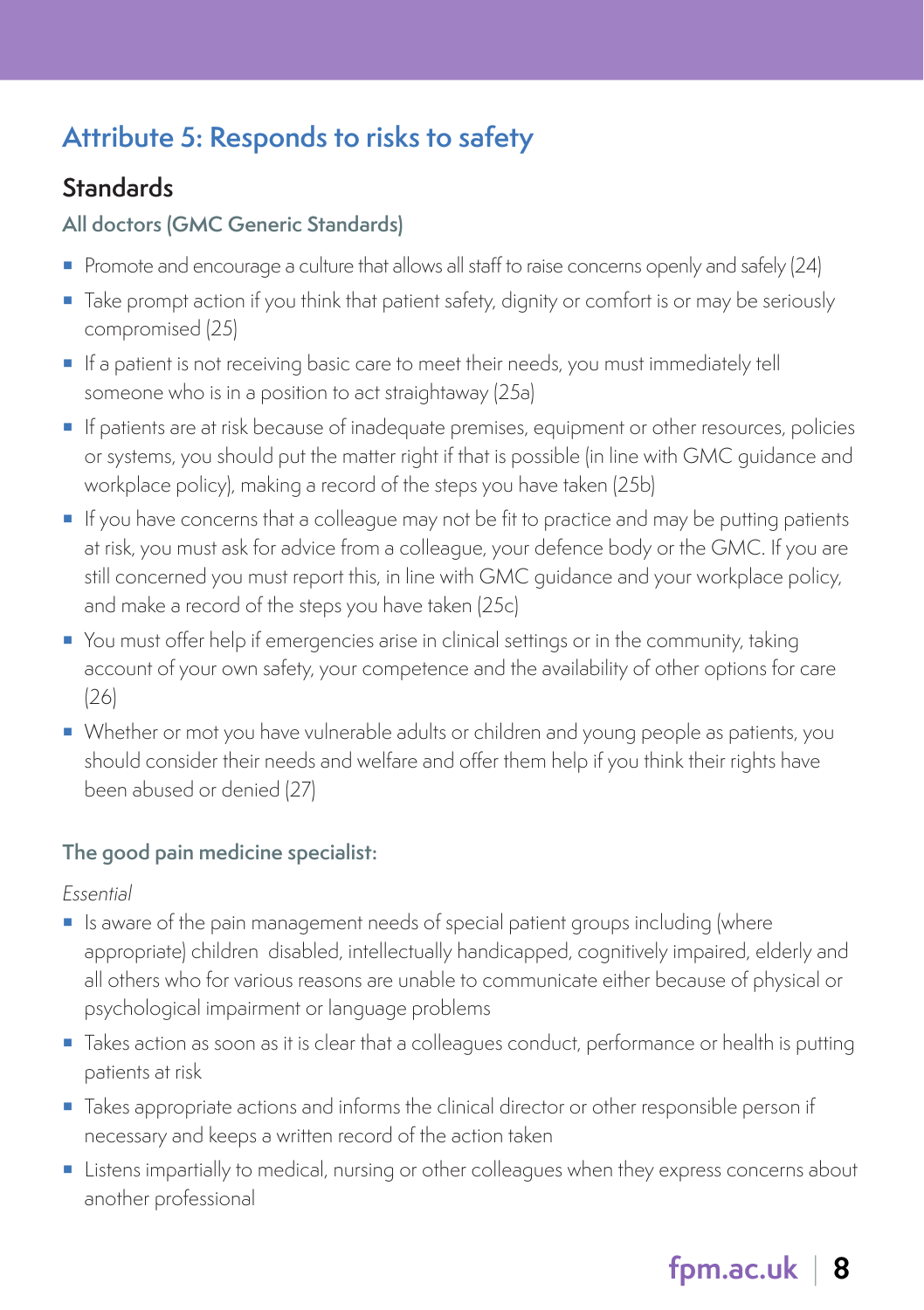- Discuss such concerns only with those who need to be informed or consulted and in an appropriate forum
- Is meticulous in following infection control procedures and regulations in all circumstances but most especially when involved in implanting devices for pain management and performing neuraxial procedures.

**Information collected for folder** 

# **Attribute 6: Protect patients and colleagues from any risk posed by your health**

## **Standards**

#### **All doctors (GMC Generic Standards)**

- If you know or suspect that you have a serious condition that you could pass on to patients, or if your judgment or performance could be affected by a condition or its treatment, you must consult a suitably qualified colleague. You must follow their advice about any changes to your practice they consider necessary. You must not rely on your own assessment of the risk to patients (28)
- You should be immunised against common serious communicable diseases (unless otherwise contraindicated) (29)
- You should be registered with a general practitioner outside your family (30)

#### **The good pain medicine specialist:**

Essential

- Seeks advice and help form a suitably qualified professional in accordance with GMC guidance if he or she knows that they may have a serious condition that could affect their performance or be transmissible to patients
- Hands over duties to a suitably qualified colleague if judgment or ability impaired due to stress, tiredness or illness
- **Does not work when performance is impaired by the effect of alcohol or drugs**

#### *Desirable*

Takes all reasonable steps to be healthy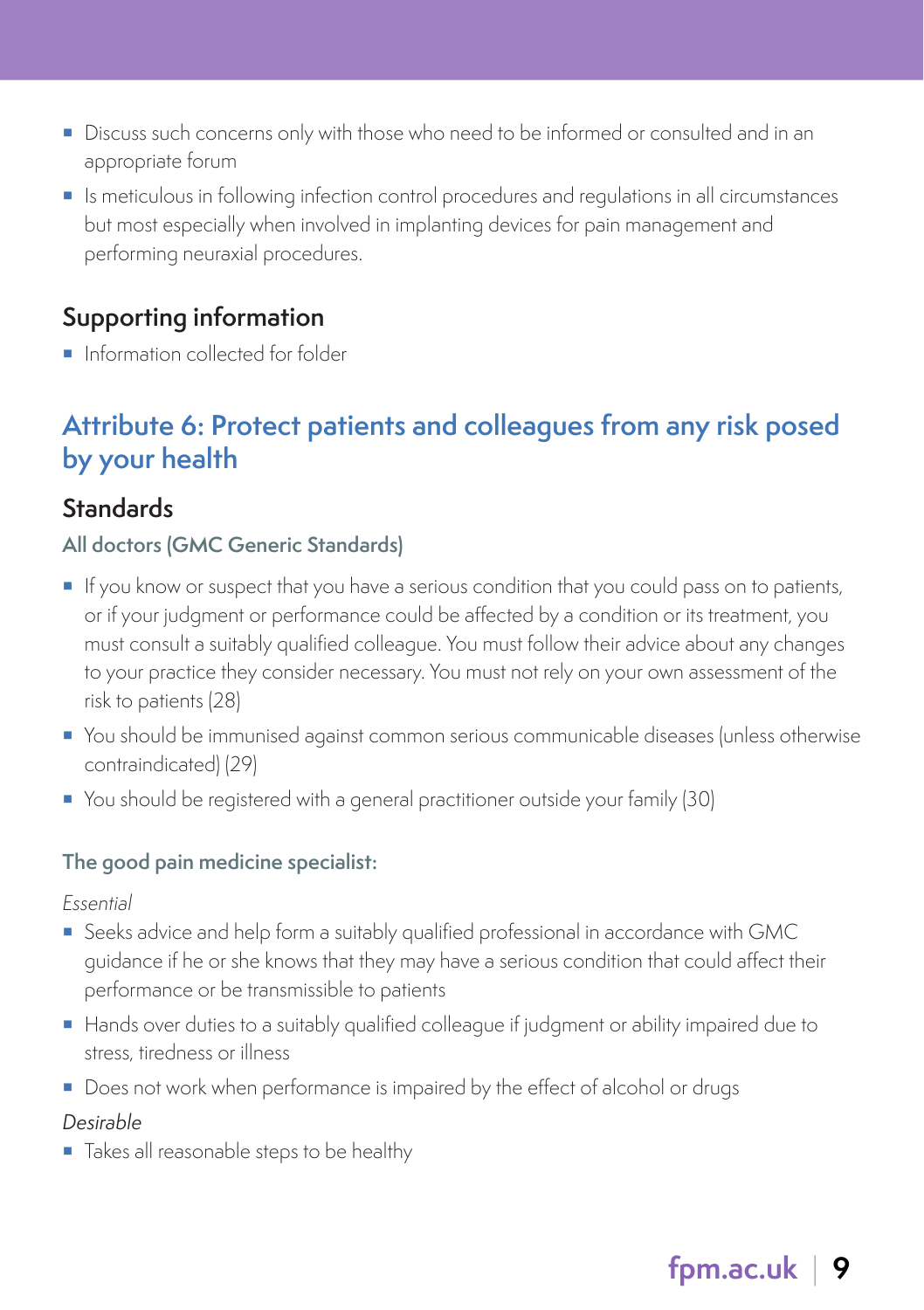- Statement about registration with GP, appropriate immunisations etc verifiable if the need arises
- Validated tools for feedback about doctors' practice

# **Domain 3: Communications, Partnership and Teamwork**

# **Attribute 7: Communicate effectively**

#### **Standards**

#### **All doctors (GMC Generic Standards**

- You must listen to patients, take account of their views, and respond honestly to their questions (31)
- Must give patients the information they want or need to know in a way they can understand. You should make sure that arrangements are made, wherever possible to meet patients' language and communication needs (32)
- You must be considerate to those close to the patients and be sensitive and responsive in giving them information and support (33)
- When you are on duty you must be readily accessible to patients and colleagues seeking information, advice or support (34)

#### **Doctors with management roles**

- You must provide necessary and timely information to those you manage so they can carry out their roles effectively. You should also pass on any relevant information to senior managers and make sure that arrangements are in place for relevant information to be passed on to the team promptly (L&M 14)
- You must be satisfied that systems are in place to communicate information about patient care (L&M 15)

#### **The good pain medicine specialist:**

Essential

Ensures that patients understand the nature and purpose of any proposed treatment or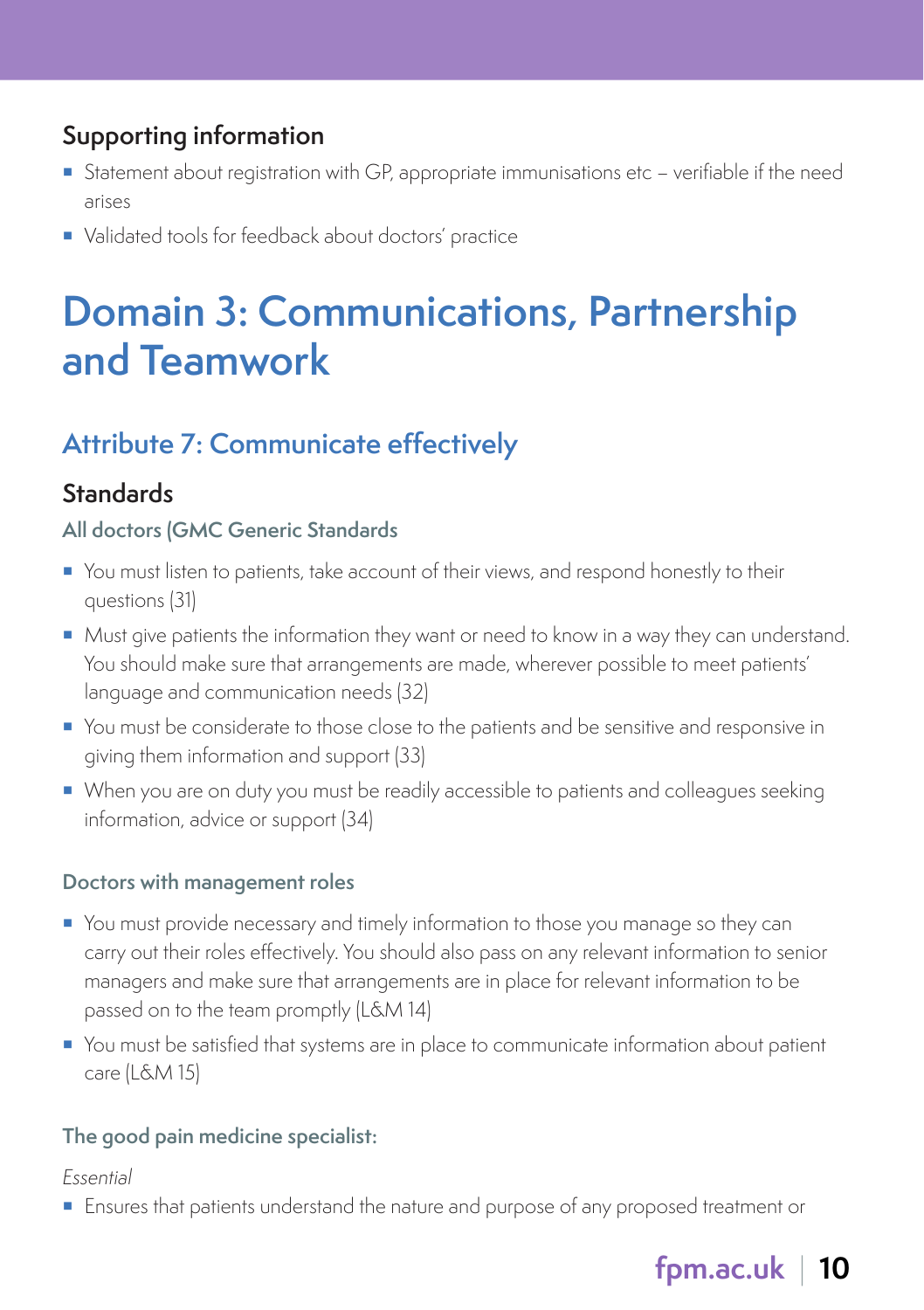investigation and any significant side effects associated with it, thereby enabling them to make an informed decision

- Acknowledges and is honest about the limitations of available therapies and discusses them with the patient and if appropriate their carers
- **Encourages questions and allows time to listen to the concerns of patients, quardians parents** or carers, during consultations and before interventional procedures
- Makes the patient an equal partner in their pain management plan and encourages self care
- Works as a member of a multi-disciplinary team and ensures that members are aware of the management plan for relevant patients
- **Enlists the support of colleagues when managing patients with complex pain problems**
- **Communicates appropriately with healthcare professionals in other disciplines and settings,** e.g. primary care, palliative care, rehabilitation, psychiatry, physiotherapy
- Communicates with patients and when appropriate with their carers in a way that is understandable to them
- Communicates the pain management plan and/or outcome of therapy, in writing, to the patient's general practitioner as appropriate, other healthcare professionals as appropriate, and to the patient

#### **Supporting Information**

Validated tools for feedback about doctors' practice

# **Attribute 8: Work collaboratively with colleagues to maintain or improve patient care**

#### **Standards**

#### **All doctors (GMC generic standards)**

- Work collaboratively with colleagues, respecting their skills and contributions (35)
- Must treat colleagues fairly and with respect (36)
- Must be aware of how your behaviour may influence others within and outside the team (37)
- Patient safety may be affected if there is not enough medical cover. So you must take up any post you have formally accepted, and work your contractual notice period before leaving a job, unless the employer has reasonable time to make other arrangements (38)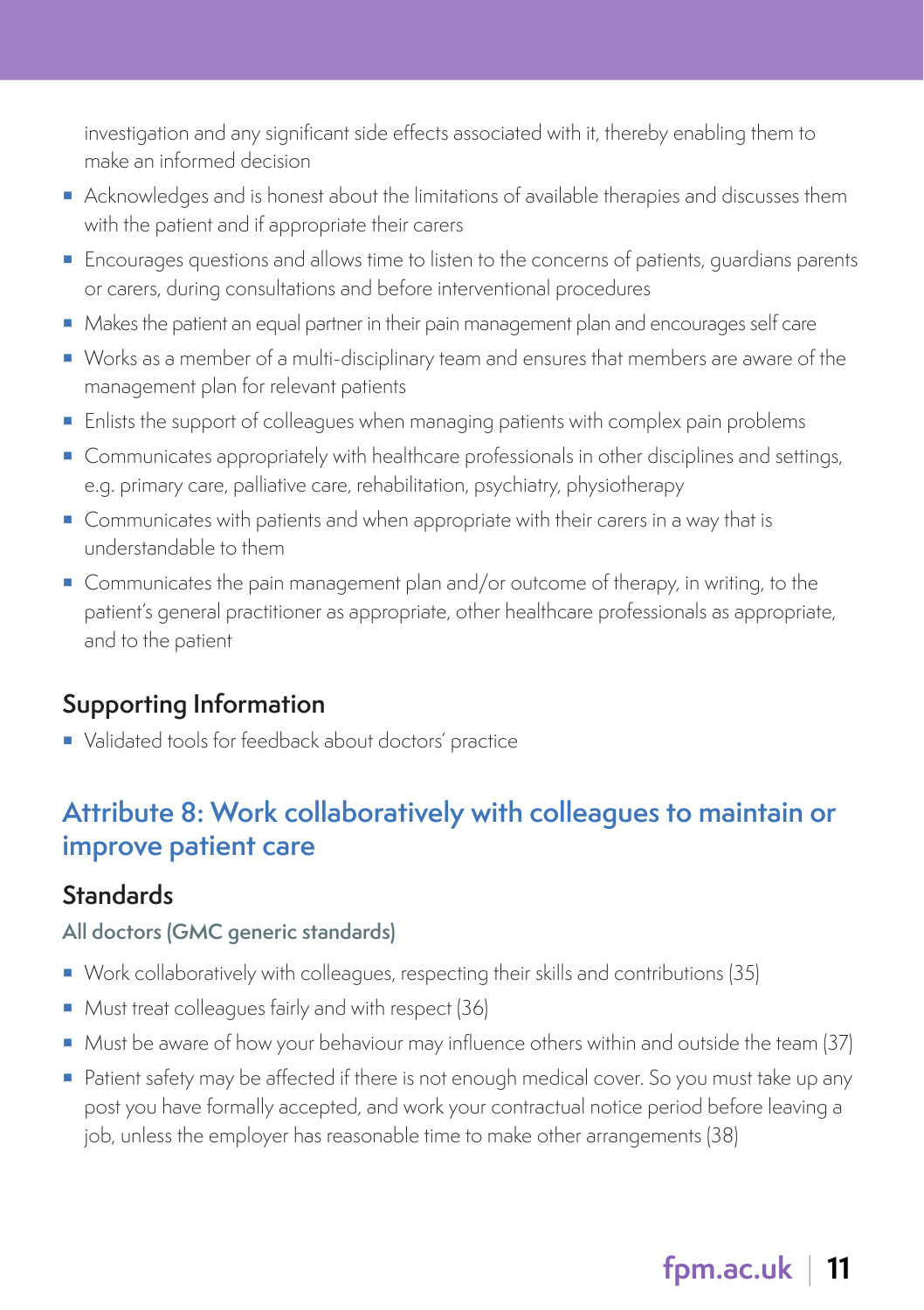#### **Doctors with management roles**

**Provide effective leadership, respect colleagues and actively advance equality and diversity** in the workplace (L&M)

#### **The good pain medicine specialist:**

#### Essential

- **Treats colleagues fairly and with respect**
- Respects the skills and contributions of all members of the multidisciplinary team
- Is available to give advice when in the hospital and on duty
- **Encourages a culture in which challenging clinical problems are discussed by the** multidisciplinary team
- **I** Is prepared to work flexibly within their department
- **Supports as appropriate colleagues who have remediable problems with performance,** conduct or health
- If involved in management ensures that there is an equitable distribution of work and responsibilities among colleagues
- If involved in management ensures that there is an understanding of and implementation of national and local recommendations concerning employment equal opportunities and discrimination legislation

#### Desirable

- Supports the multidisciplinary team and their various supervisors
- If in management role hold and encourages regular team meetings
- Ensures that all healthcare professionals in the pain team are able to work within their competences
- **Supports colleagues undergoing rehabilitation after illness or returning to work after a period** of absence for any reason
- Arranges annual, professional and study leave in accordance with local departmental policy
- Recognises the need to take appropriate leave to reduce the risk of their health being compromised by the considerable burden of treating challenging patients with difficult healthcare needs

## **Supporting information**

**Information collected for folder**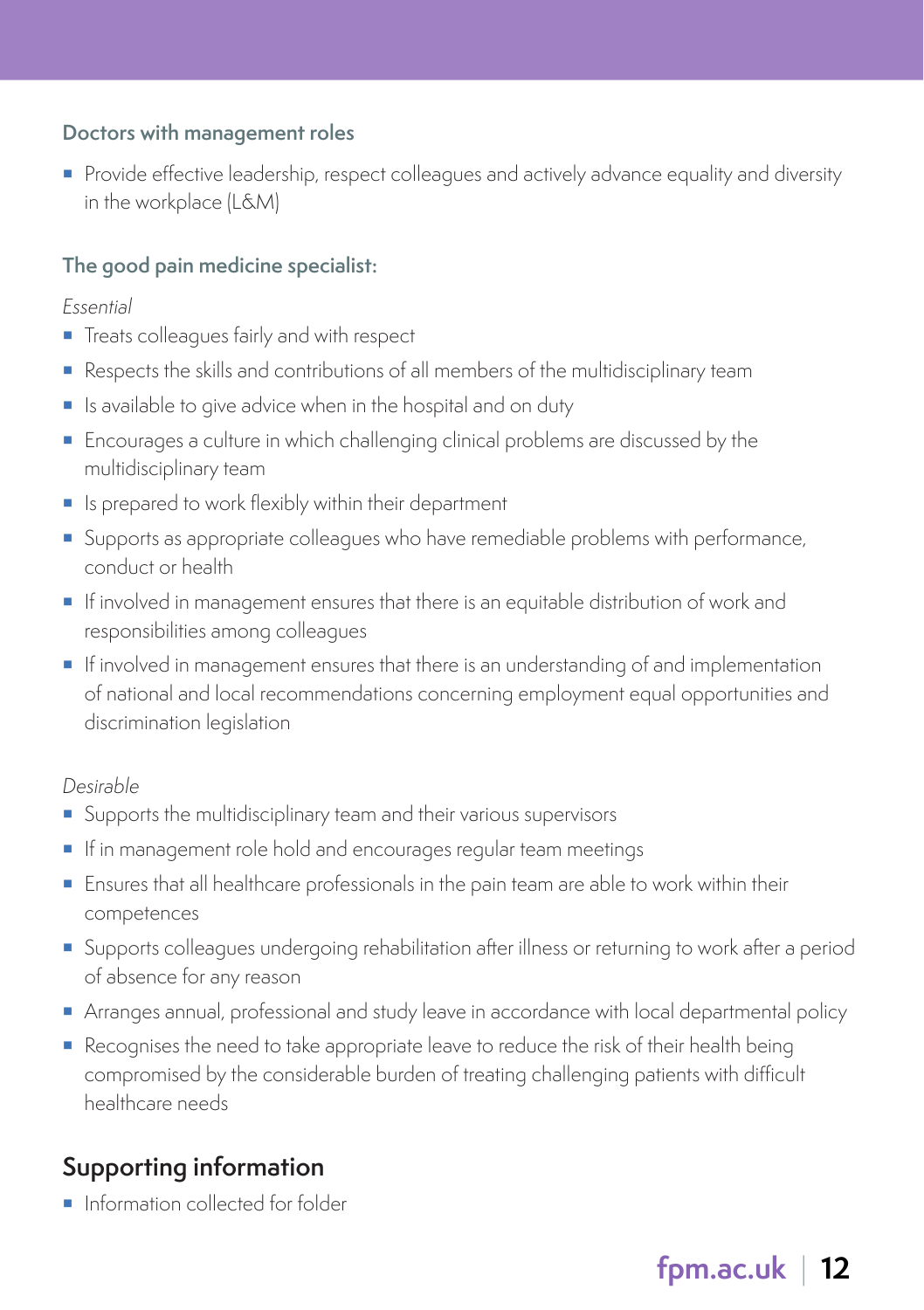# **Attribute 9: Teaching, training, supporting and assessing**

## **Standards**

#### **All Doctors (GMC Generic Standards)**

- You should be prepared to contribute to teaching and training doctors and students (39)
- You must make sure that all staff you manage have appropriate supervision (40)
- You must be honest and objective when writing references, and when appraising or assessing the performance of colleagues, including locums and students. References must include all information relevant to your colleagues' competence, performance and conduct (41)
- You should be willing to take on a mentoring role for more junior doctors and other healthcare professionals (42)
- You must support colleagues who have problems with their performance or health. But you must put patient safety first at all times (43)

#### **The good pain medicine specialist:**

Essential

- Supports the regional advisor in pain medicine in the teaching and supervision of trainees in Pain Medicine and those form other disciplines e.g. palliative medicine and oncology
- **Provide appropriate professional support and encouragement for trainees, SAS doctors and** other healthcare professionals under his/her supervision
- **Does not exaggerate competence or fail to mention significant weaknesses in a reference**
- When reservation would be expressed in a reference, ensures that the applicant is aware

Desirable

- Participates actively in the professional development of trainees in anaesthesia and other disciplines
- Contributes to the teaching of medical and other students
- Participates in the assessment of trainees using validated assessment tools and having undertaken the necessary training

# **Supporting information**

- Validated tools for feedback about doctors' practice
- **Information collected for folder**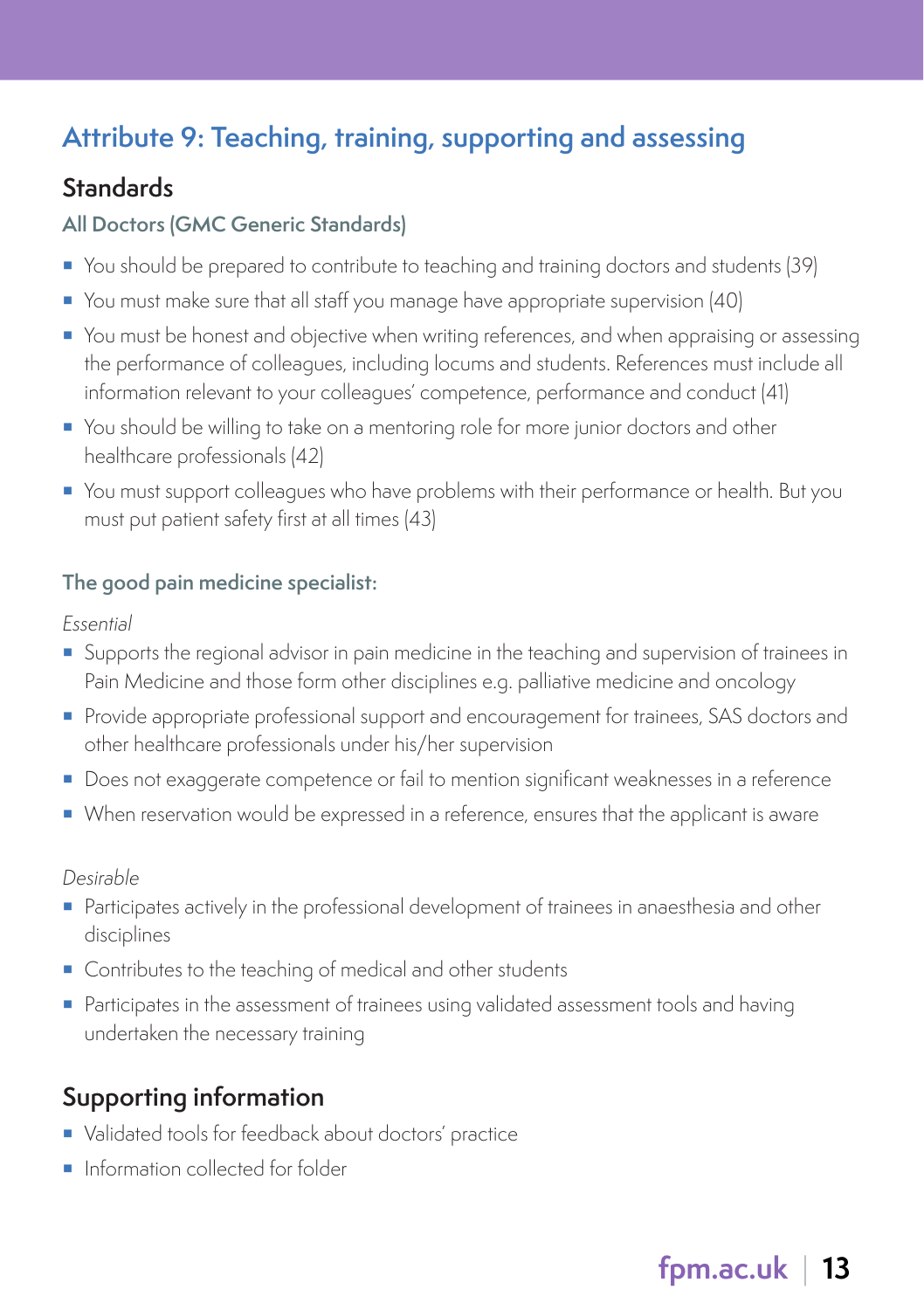# **Attribute 10: Continuity and co-ordination of care**

# **Standards**

#### **All doctors (GMC Generic standards)**

- You must contribute to the safe transfer of patients between healthcare providers and between health and social care providers (44)
- You must share all relevant information with colleagues involved in your patients' care within and outside the team, including when you hand over care as you go off duty, and when you delegate care or refer patients to other health or social care providers (44a)
- Check, where practical that a named clinician or team has taken over responsibility when your role in providing a patient's care has ended. This may be particularly important for patients with impaired capacity or who are vulnerable for other reasons (44b)
- When you do not provide your patients' care yourself, for example when you are off duty, or you delegate the care of a patient to a colleague, you must be satisfied that the person providing care has the appropriate qualifications, skills and experience to provide safe care for the patient. (45)

#### **The good pain medicine specialist:**

Essential

- **Communicates with senior and other specialist colleagues and primary care teams where** appropriate
- **Ensures that patient care is only delegated to colleagues who have appropriate qualifications** and competence

# **Supporting information**

**Information collected for folder** 

# **Attribute 11: Establish and maintain partnerships with patients**

## **Standards**

#### **All doctors (GMC Generic Standards)**

- You must be polite and considerate (46)
- You must treat patients as individuals and respect their dignity and privacy (47)
- You must treat patients fairly and with respect whatever their life choices and beliefs (48)
- You must work in partnership with patients, sharing with them the information they will need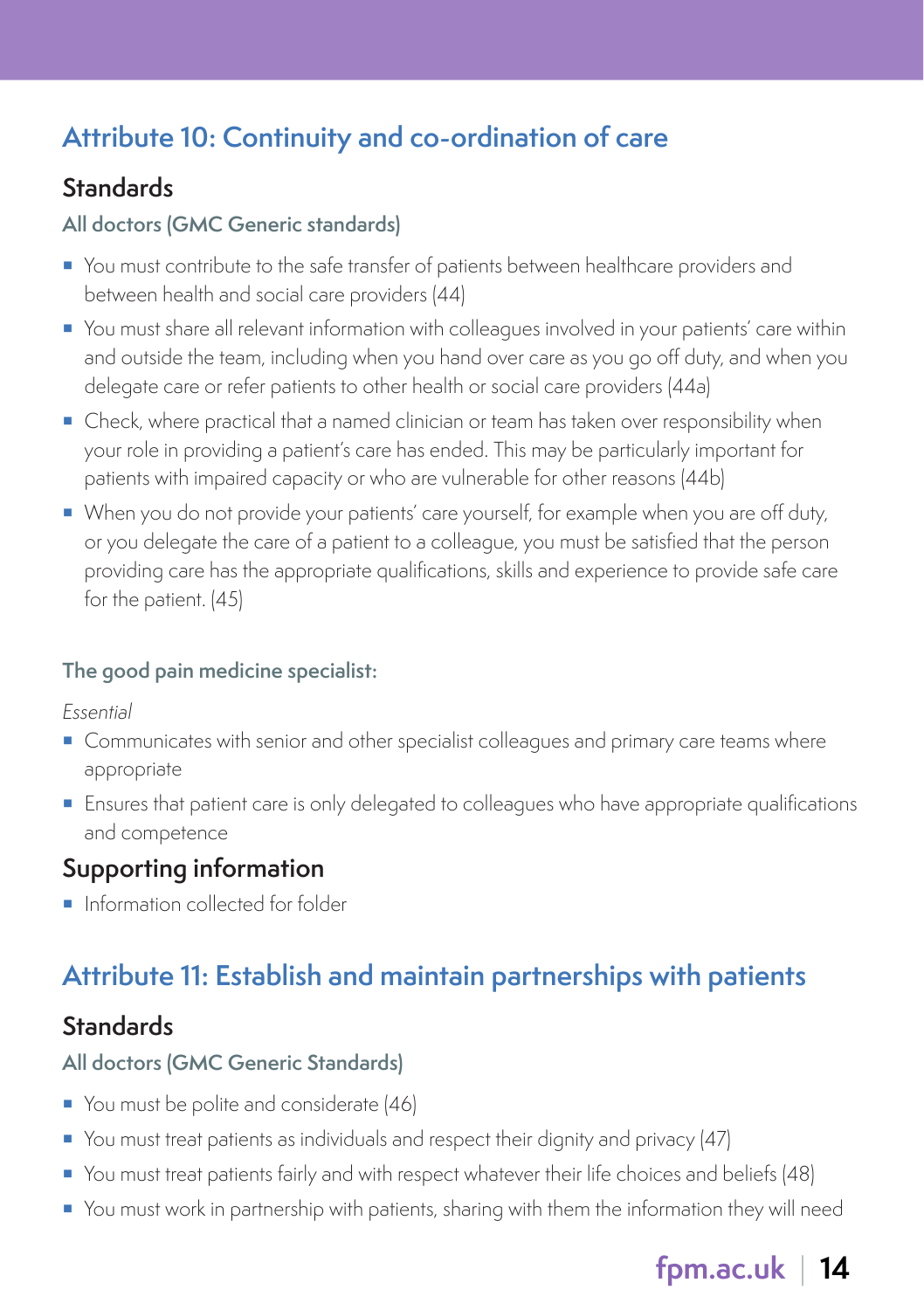to make decisions about their care including: (49)

- **Information about their condition, its likely progression and the options for treatment,** including associated risk and uncertainties (49a)
- The progress of their care, and your role and responsibilities in the team (49b)
- Who is responsible for each aspect of patient care, and how information is shared within teams and among those who will be providing their care (49c)
- Any other information patients need if they are asked to agree to be involved in teaching or research (49d)
- You must treat information about patients as confidential. This includes after a patient has died (50)
- You must support patients in caring for themselves to empower them to improve and maintain their health (51). This may, for example include:
- Advising patients on the effects of their life choices and lifestyle on their health and wellbeing (51a)
- Supporting patients to make lifestyle changes where appropriate (51b)
- You must explain to patients if you have a conscientious objection to a particular procedure. You must tell them about their right to see another doctor and make sure they have enough information to exercise that right. In providing this information, you must not imply or express disapproval of the patient's lifestyle choices or beliefs. If it is not practical for a patient for a patient to arrange to see another doctor, you must make sure that arrangements are made for another suitably qualified colleague to take over your role. (52)

#### **The good pain medicine specialist:**

Essential

- Encourages self care by providing information to the patient about the management of pain and advises how this should be used
- Respects patients' ethnic and cultural diversity and appreciates how this may interact with patients' decisions about pain management options
- Makes arrangements for interpreters to be present when needed
- $\blacksquare$  Obtains appropriate informed consent for procedures or interventions

Desirable

**Participates in producing relevant and clear information for patients about pain, its** management including specific therapies such as interventions and pharmacological treatments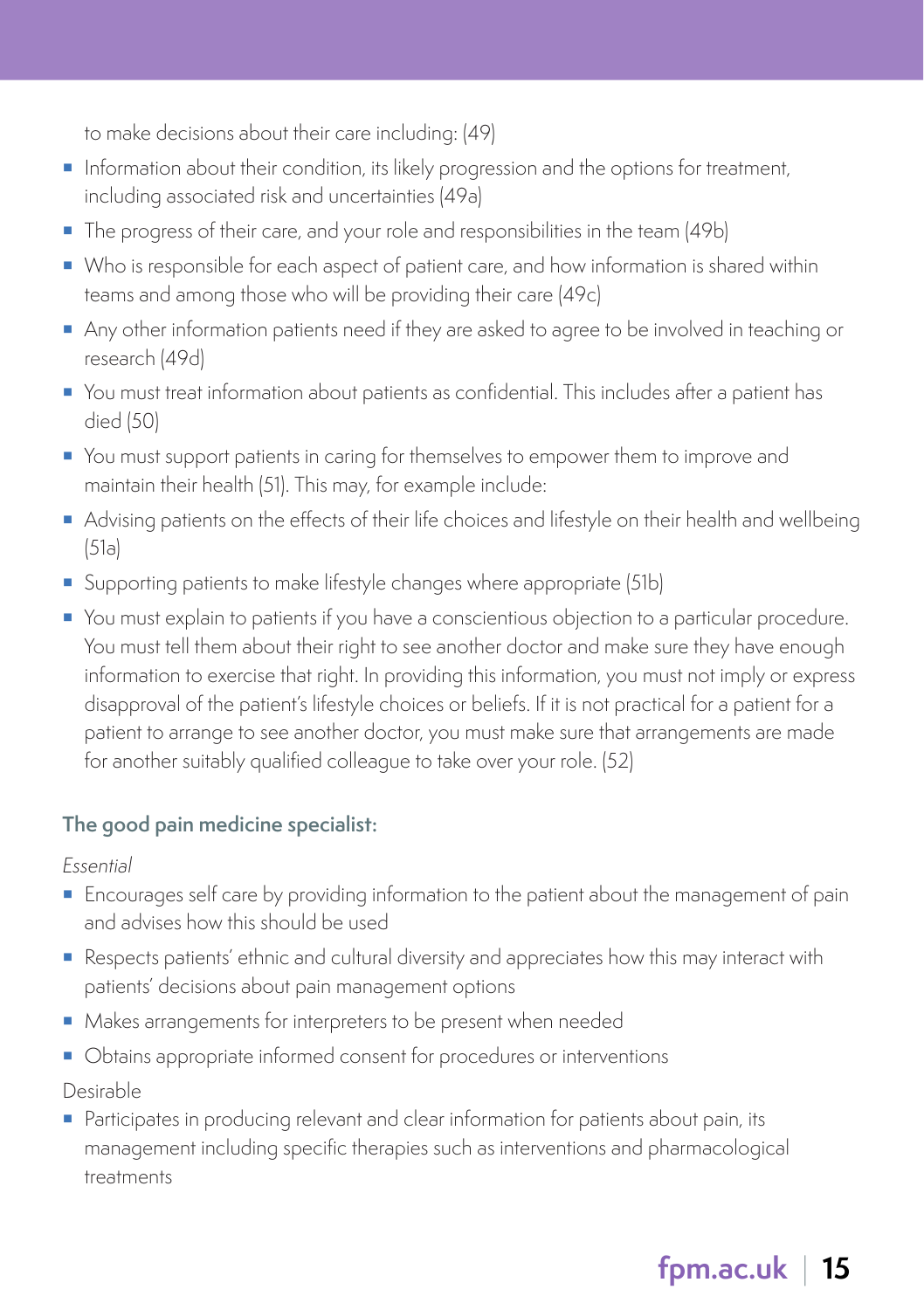- **Information collected for folder**
- Validated tools for feedback about doctors' practice

# **Domain 4: Maintaining Trust**

# **Attribute 12: Show respect for patients**

#### **Standards**

#### **All doctors (GMC Generic Standards)**

- You must not use your professional position to pursue a sexual or improper relationship with a patient or someone close to them. (53)
- You must not express your personal beliefs (including political, religious and moral beliefs) to patients in ways that exploit their vulnerability or are likely to cause them distress. (54)
- You must be open and honest with patients if things go wrong. If a patient under your care has suffered harm or distress, you should: (55)
- Put matters right (if that is possible) (55a)
- Offer an apology (55b)
- Explain fully and promptly what has happened and the likely short-term and long-term effects (55c)

#### **Doctors with research roles**

Respect the rights of patients participating in research (Research 2,5)

#### **The good pain medicine specialist:**

#### Essential

- Understands and maintains confidentiality as appropriate
- **Promotes trust with the patient through courteous behavior, honest discussion and respect** for their right to privacy and dignity
- Takes particular care with patients who have learning difficulties different cultural beliefs or who speak a different language, and tries to understand their needs or engages others to assist where needed.
- Takes appropriate action if a patient has suffered harm through misadventure or for any other reason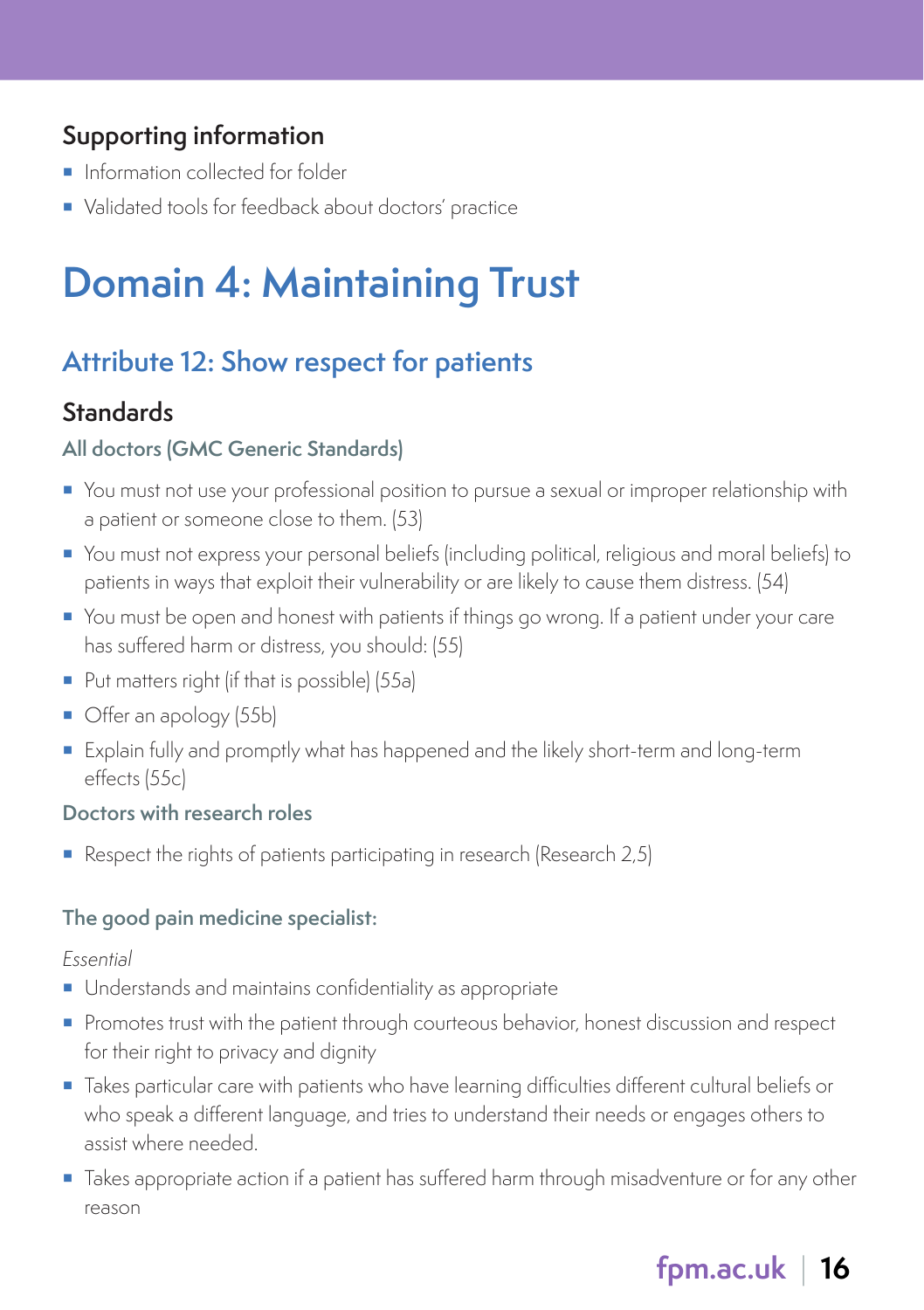Desirable

- **Engages in the education of patients and the wider public**
- Support the activities of pain related patient support groups (e.g. is prepared to speak at patient support and self help groups about pain and its management where appropriate
- Promotes the specialty of Pain Medicine in the wider public interest

#### **When something goes wrong the good pain medicine specialist**

#### Essential

- **Explains to the patient what went wrong**
- Answers questions openly and honestly
- **Ensures that an independent witness is present and that the incident and patient visit are** adequately documented in the clinical records
- $\blacksquare$  Meets with carers or advocates by appointment when asked to do so, and with the patients consent
- **Ensures that the pain management records are up to date**
- **Completes an entry in the hospital incident reporting system following a critical incident**
- If appropriate gives an apology to the patient and their carers and explains in understandable terms what occurred when an untoward incident took place
- Reports drug or device related incidents to the appropriate agencies

# **Supporting information**

- Validated tools for feedback about doctors practice
- Policy/evidence of ending relationships with patients

# **Attribute 13: Treat patients and colleagues fairly and without discrimination**

# **Standards**

#### **All doctors (GMC generic standards)**

- You must give priority to patients on the basis of their clinical need if these decisions are within your power. If inadequate resources, policies or systems prevent you from doing this, and patient safety, dignity or comfort may be seriously compromised, you must follow the guidance given by the GMC (56)
- **The investigations or treatments you provide or arrange must be based on the assessment** you and your patient make of their needs and priorities, and on your clinical judgment about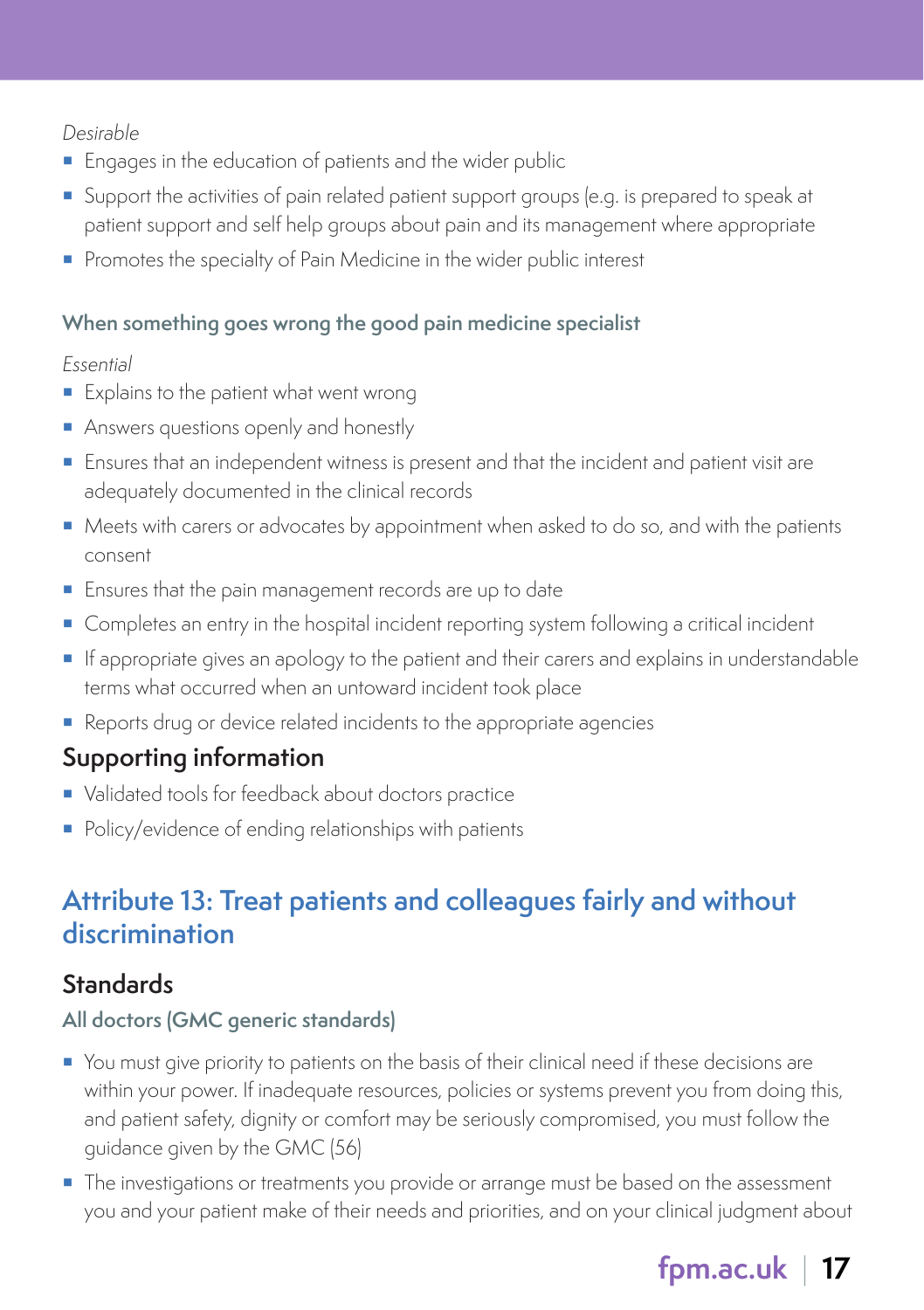the likely effectiveness of the treatment options. You must not refuse or delay treatment because you believe that a patients actions or lifestyle have contributed to their condition (57)

- You must not deny treatment to patients because their medical condition may put you at risk. If a patient poses a risk to your health or safety, you should take all available steps to minimize the risk before providing treatment or making other suitable alternative arrangements for providing treatment. (58)
- You must not unfairly discriminate against patients or colleagues by allowing your personal views to affect your professional relationships or the treatment you provide or arrange. You should challenge colleagues if their behavior does not comply with this guidance, and follow the guidance given by the GMC. if this behavior amounts to abuse or denial of a patient's or colleague's rights (59)
- You must respond promptly, fully and honestly to complaints and apologise when appropriate. You must not allow a patients complaint to adversely affect the care or treatment you provide or arrange (61)
- You should end a professional relationship with a patient only when the breakdown of trust between you and the patient means you cannot provide good clinical care to the patient (62)
- You must make sure you have adequate insurance or indemnity cover so that your patients will not be disadvantaged if they make a claim about the clinical care you have provided in the UK (63)
- If someone you have contact with in your professional role asks for your registered name and/or GMC reference number, you must give this information to them (64)

#### **The good pain medicine specialist:**

Essential

- Is always honest and objective when appraising or assessing the performance of a colleague or trainee
- Responds constructively to any complaint received and co-operated with any relevant complaints procedure or formal enquiry into the treatment of a patient and ensures continuity of care for the patients above all other considerations
- Does not refuse or delay treatment because you think a patients actions or lifestyle has contribute to their chronic pain condition
- Has adequate insurance or indemnity cover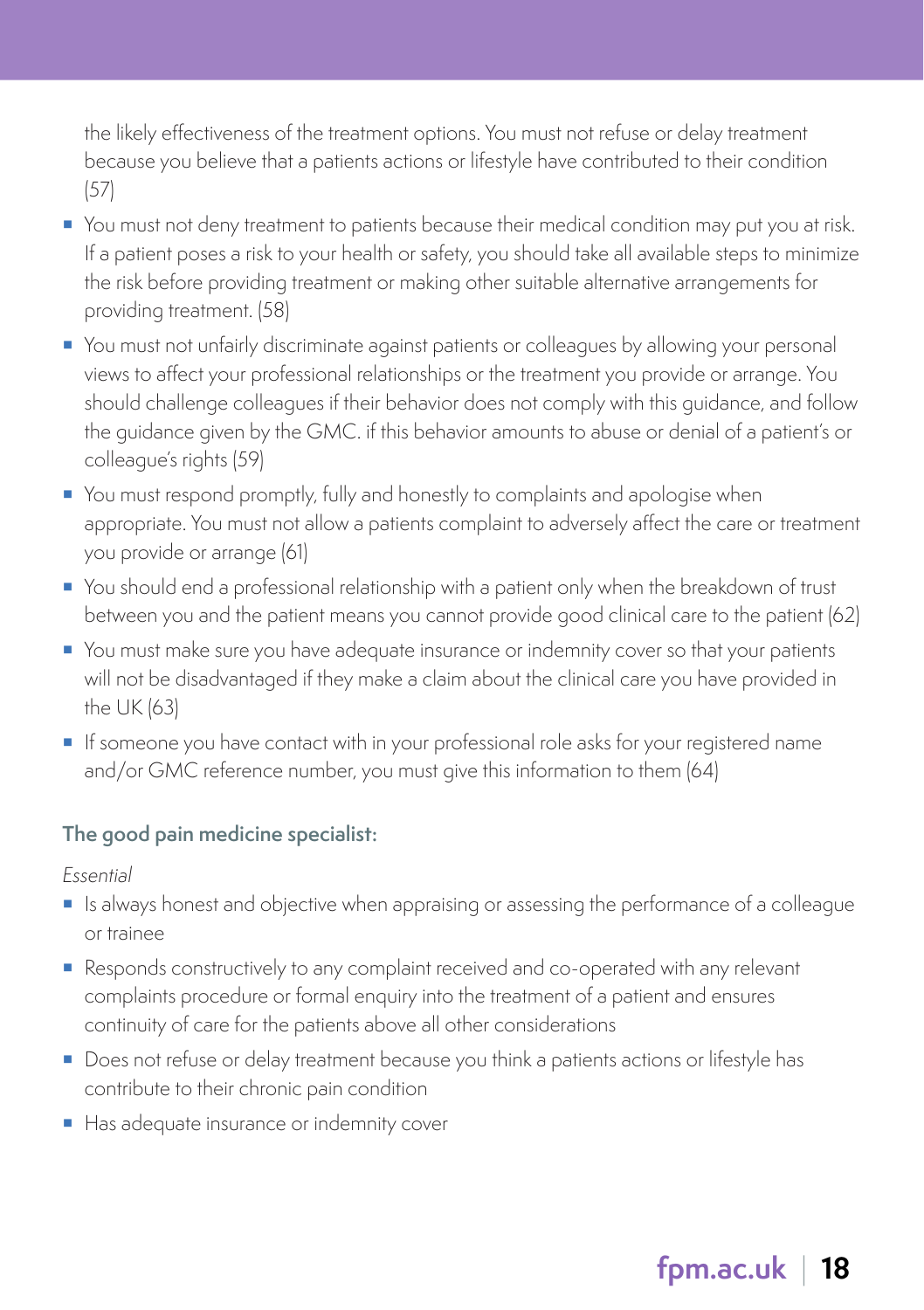- Validated tools for feedback about doctors' practice
- CPD, e.g. completion of equalities training
- Folder, evidence from complaints
- **Indemnity certificate**

# **Attribute 14: Act with honesty and integrity**

### **Standards**

#### **All doctors (GMC generic standards)**

- You must make sure that your conduct justifies your patients trust in you and the public's trust in the profession (65)
- You must always be honest about your experience, qualifications, and current role (66)
- You must act with honesty and integrity when designing, organising or carrying out research, and follow national research governance guidelines and GMC guidance (67)
- **•** You must be honest and trustworthy in all your communication with patients and colleagues. This means you must make clear the limits of your knowledge and make reasonable checks to make sure any information you give is accurate (68)
- When communicating publicly, including speaking to or writing in the media, you must maintain patient confidentiality. You should remember when using social media that communications intended for friends or family may become more widely available (69)
- When advertising your services, you must make sure the information you publish is factual and can be checked, and does not exploit patients' vulnerability or lack of medical knowledge (70)
- You must be honest and trustworthy when writing reports, and when completing or signing forms, reports and other documents. You must make sure that any documents you write or sign are not false or misleading. You must take reasonable steps to check the information is correct and you must not deliberately leave out relevant information (71a,b)

#### **Doctors with research roles:**

- Make sure that research is based on a properly developed protocol that has been approved by a research ethics committee (Research 7)
- You must conduct research honestly and report research results accurately, objectively, promptly and in a way that can be clearly understood (Research 21,24)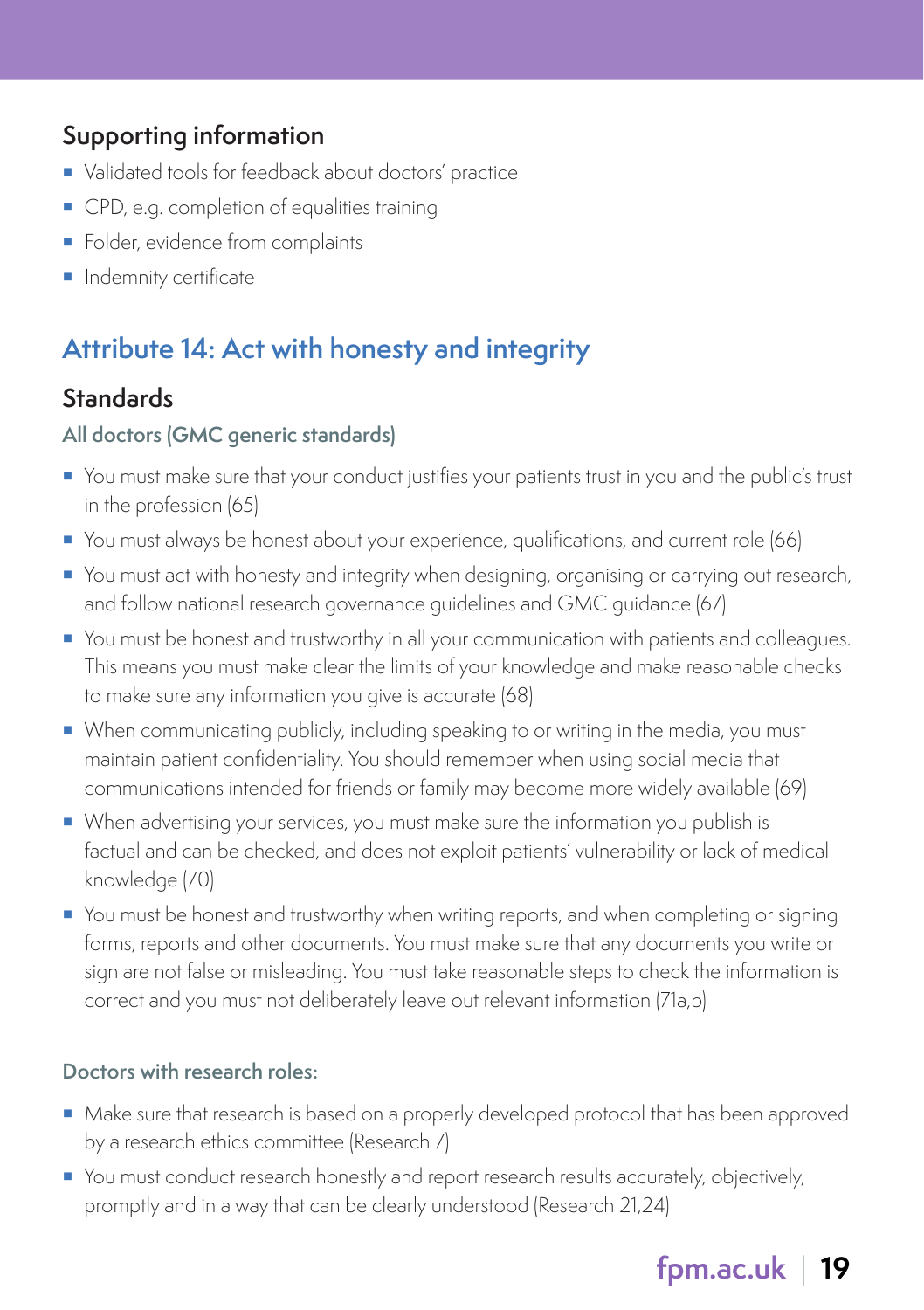You should be satisfied that appropriate monitoring systems are in place to make sure research is being carried out in accordance with the law and good practice (Research 12)

#### **The good pain medicine specialist**

Essential

- Acts in the patients best interests at all times
- Is open and honest in relations with patients and colleagues
- If in private practice, undertakes clinical care with honesty and integrity
- Abides by Research Ethics Committee quidelines when carrying out research
- **In Ite is truthful in recording CPD activities**
- Maintains patient confidentiality when using means of electronic communication and social media

Desirable

- Has appropriate training and competences in Research Governance if undertaking clinical research
- Has completed appropriate training in research governance if supervising non-clinical and clinical staffs' research

#### **Supporting information**

- Validated tools for feedback about doctors' practice
- Practice leaflets, etc.

# **Attribute 15: Openness and legal or disciplinary proceedings**

#### **Standards**

#### **All doctors (GMC Generic Standards)**

- You must be honest and trustworthy when giving evidence to courts or tribunals. You must make sure that any evidence you give or documents you write or sign are not false or misleading (72)
- You must take reasonable steps to check the information (72a)
- You must not deliberately leave out relevant information (72b)
- You must cooperate with formal inquiries and complaints procedures and must offer all relevant information while following the guidance in Confidentiality (73)
- You must make clear the limits of your competence and knowledge when giving evidence or acting as a witness (74)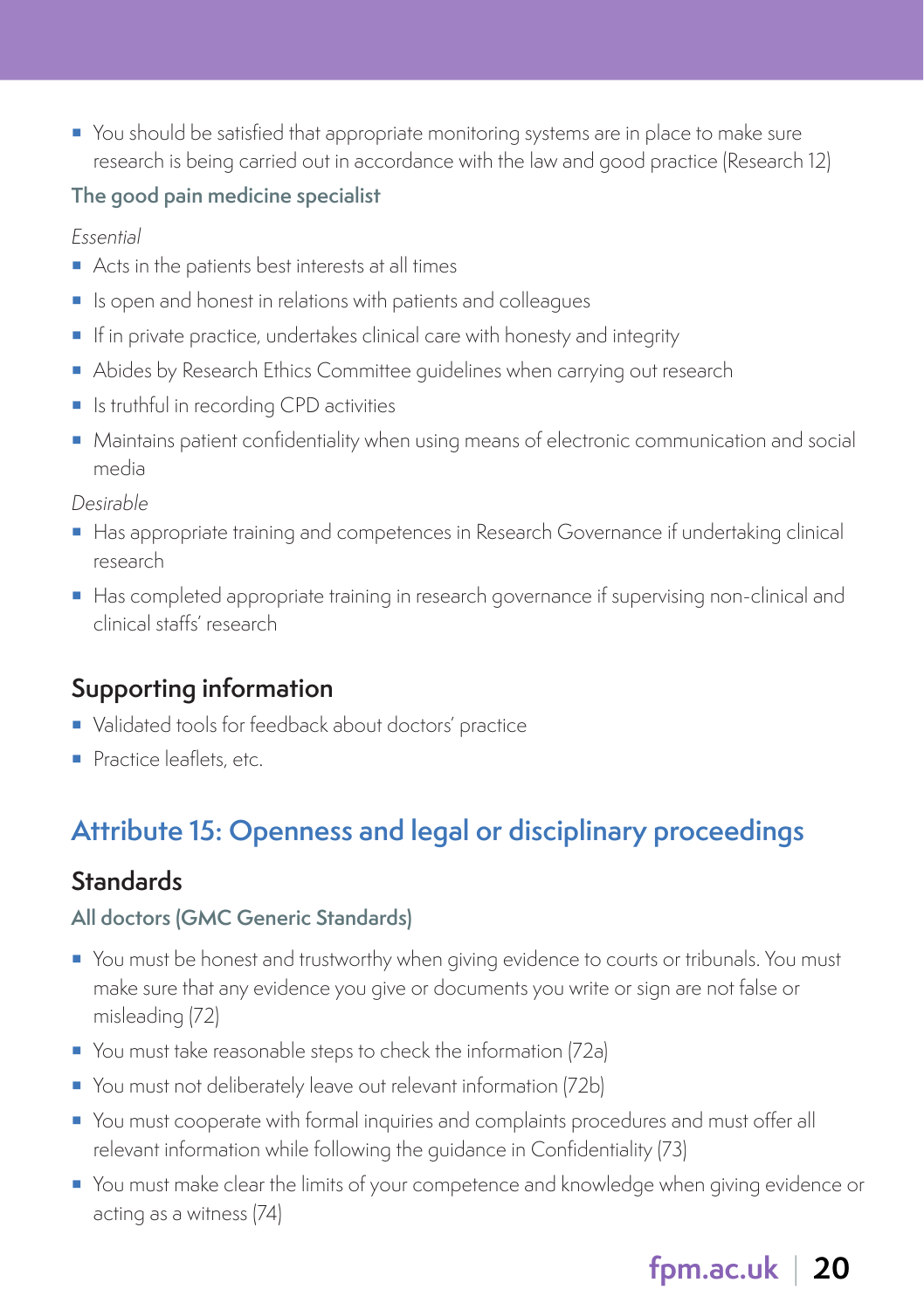- You must tell the GMC without delay if anywhere in the world:
	- You have accepted a caution from the police or been criticised by an official enquiry (75a)
	- You have been charged or found guilty of a criminal offence (75b)
	- Another professional body has made a finding against your registration as a result of fitness to practice procedures (75c)
- **If** you are suspended by an organisation form a medical post, or have restrictions placed on your practice, you must, without delay, inform any other organisations you carry out medical work for and any patients you see independently (76)
- You must be honest in financial and other commercial dealings with patients, employers, insurers and other organisations or individuals (77)
- You must not allow any interests you have to affect the way you prescribe from, treat, refer or commission services for patients (78)
- If you are faced with a conflict of interest, you must be open about the conflict, declaring your interest formally, and you should be prepared to exclude yourself from decision making (79)
- You must not ask for or accept from patients, colleagues or others any inducement, gift or hospitality that may affect or be seen to affect the way you prescribe for treat or refer patients or commission services for patients. You must not offer these inducements. (80)

#### **The good pain medicine specialist**

#### Essential

- **Is honest and trustworthy when dealing with the legal system**
- Cooperates with formal inquiries and complaints procedures
- Is honest about financial and commercial dealings with individuals and organizations related to their work
- I Is open about conflicts of interest
- Does not ask for or accept inducements or gifts intended to affect patient services or treatment

# **Supporting information**

- Record of gifts or sponsorship by organisations
- Evidence of compliance with formal complaints procedures